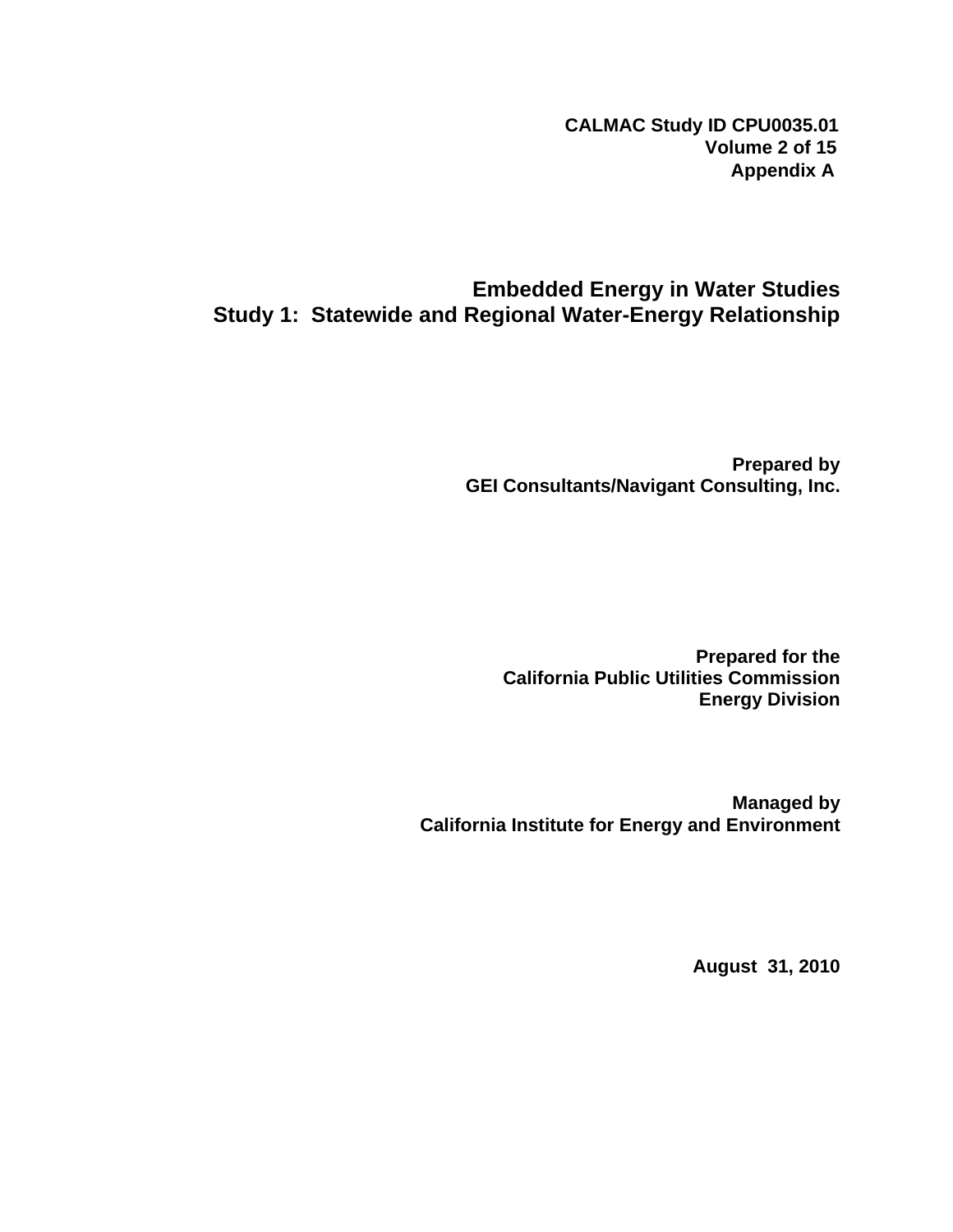# **Aquifer**

In hydrology, a rock layer that contains water and releases it in appreciable amounts. The rock contains water-filled pore spaces, and, when the spaces are connected, the water is able to flow through the matrix of the rock. An aquifer also may be called a water-bearing stratum, lens, or zone.

**ArcGIS –** ArcGIS is a suite consisting of a group of GIS software products produced by Environmental Systems Research Institute.

# **Bay-Delta Program**

The CALFED Bay-Delta Program is overseen by the California Bay-Delta Authority for the 25 state and federal agencies working cooperatively to improve the quality and reliability of the state's water supplies while restoring the Bay-Delta ecosystem.

# **Bulletin 132**

Beginning in 1963, Bulletin 132 is a series of annual reports, produced by the CDWR, which describe the status of the State Water Project operations and water deliveries. Each annual report updates information regarding project costs and financing, water supply planning, power operations, and significant events that affect the management of the State Water Project. Each annual report presents hydrologic information for the water year, capital construction information for the fiscal year, and water delivery, operations, maintenance, and other activities for the calendar year.

# **Bulletin 160**

Published by the CDWR every five years as required by the California Water Code. The Bulletin 160 series evaluates water supplies and assesses agricultural, urban, and environmental water uses to quantify the gap between water supplies and uses (water balances). The last update to Bulleting 160 was published in 2009.

# **California Aqueduct**

The 444-mile long main aqueduct of the State Water Project, from the northern Delta to Antelope Valley where it divides into two branches, the East Branch and the West Branch.

# **Carryover Entitlement**

In some years and with CDWR's approval, SWP contractors may delay delivery of entitlement water to the next year.

# **Central Valley Project**

Operated by the USBR, the CVP is one of the world's largest water storage and transport systems. It has 22 reservoirs with a combined storage of 11 MAF, and delivers about 7 MAF in an average year. The CVP has multiple energy generating facilities and is a net energy producer.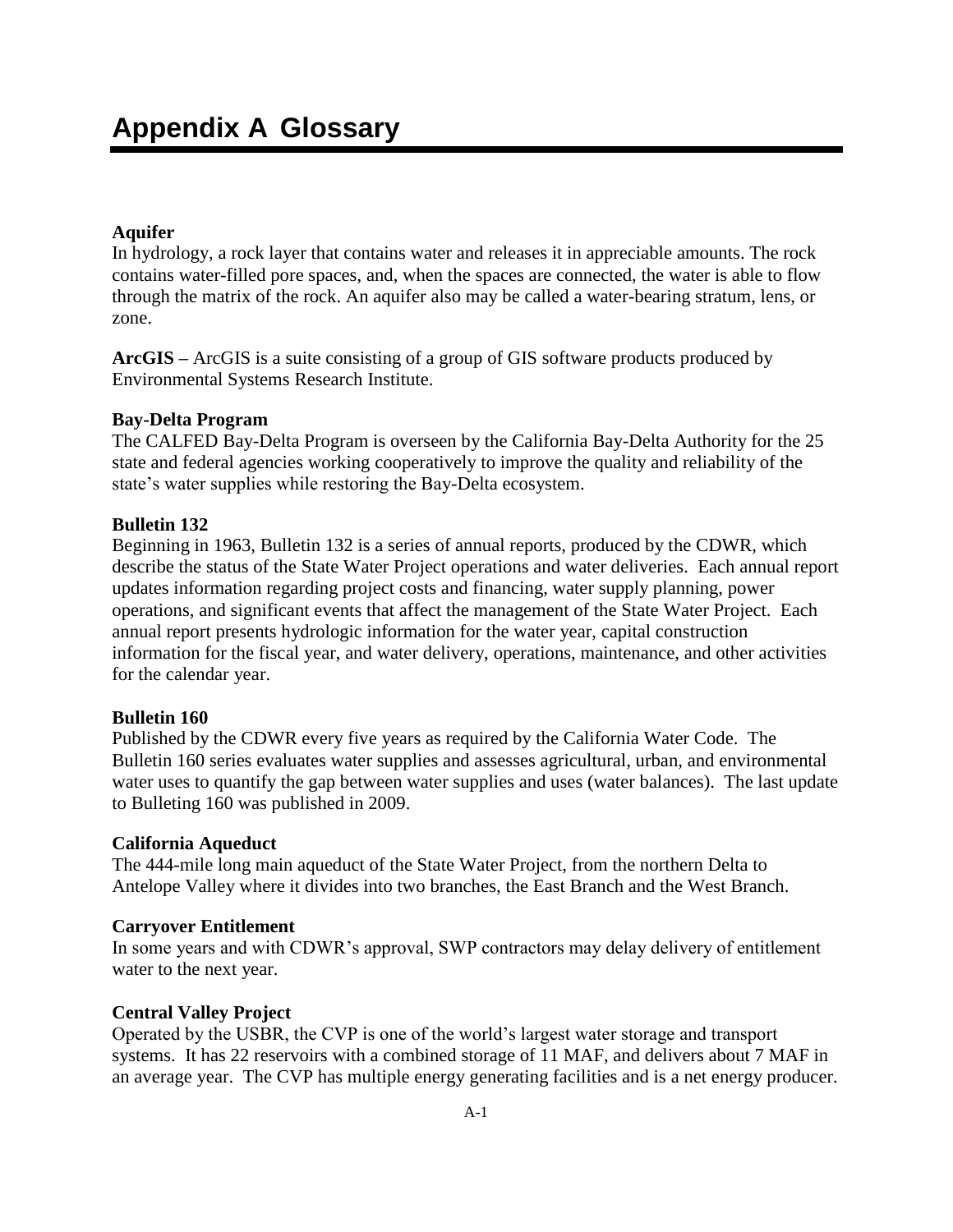The Delta-Mendota Canal and the San Luis Canal are the major energy consuming components of the CVP system.

## **Colorado River Aqueduct**

The CRA was constructed by MWD and can deliver up to 1 billion gallons of Colorado River water per day to metropolitan areas in Southern California. MWD owns and operates the CRA and is responsible for system operations and maintenance.

## **Depth-to-Groundwater**

Depth from the ground surface or top of casing to the water table below ground.

## **Drought**

Hydrologic conditions during a defined period, greater than one dry year, when precipitation and runoff are much less than average.

## **Dry Year Reserves**

The average annual supply of a water development system during a defined drought period.

## **End-use**

The terminal application or use of the water.

## **Energy Embedded in Water**

Accounts for the total energy required to deliver water to a given hydrologic region regardless of where that energy water consumed (i.e., indirect upstream energy).

#### **Energy Intensity**

"Energy Intensity is defined as the amount of energy consumed per unit of water to perform water management-related actions such as desalting, pumping, pressurizing, groundwater extraction, conveyance, and treatment - for example, the number of kilowatt-hours consumed per million gallon (kWh/MG) of water. This concept is applied to water supplies, to components of the water use cycle, and to the total energy intensity of a unit of water throughout the entire water use cycle." [Source: "California's Water-Energy Relationship," November 2005 [CEC-700-2005-011-SF], p. 4]

# **Hydrology**

A science related to the occurrence and distribution of natural water on the earth including the annual volume and the monthly timing of runoff.

# **Instream Minimum Flows**

Flows that are required to keep streams and those bodies of water downstream at minimum levels. This amount of water cannot be used by others and must be allowed to continue flowing down the stream. Since no others can use it, instream flows are treated as a form of water demand. Instream flows are managed by releases or diversions of water. Environmental water flows, specified by regulation. DWR uses a fairly constant number for environmental flows through its 30 year water planning horizon.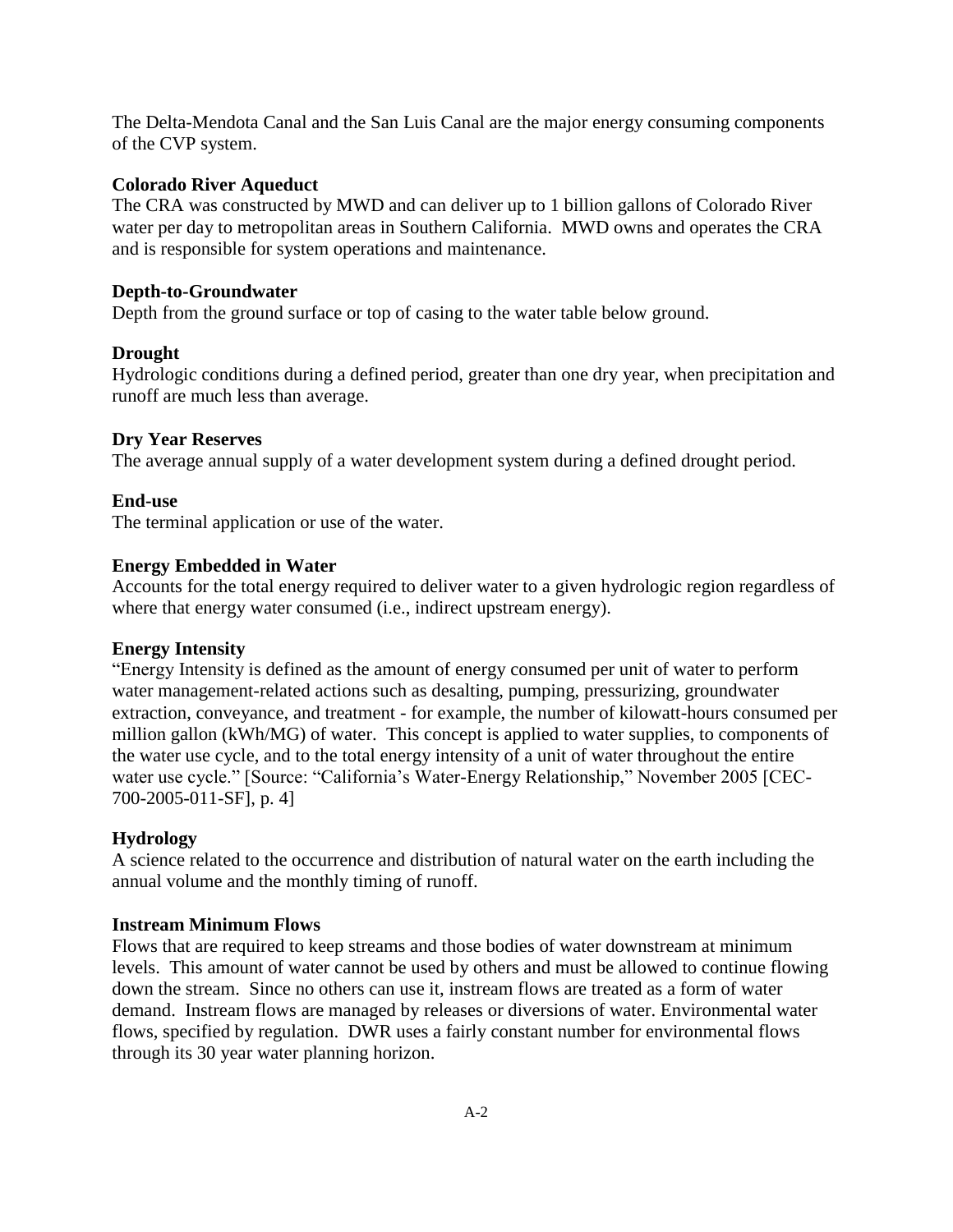## **Large Inter-Regional and Wholesale Water Systems**

While most wholesalers move water in similar ways, pumping water in canals and aqueducts, the distinguishing characteristics of each cause a wide range of energy use and energy intensity.

## **Managed Wetlands**

Environmental water flows, specified by regulation. DWR uses a fairly constant number for environmental flows through its 30 year water planning horizon.

## **Marginal Supply**

The next water supply source that an agency will resort to if additional water is needed.

# **Net Energy Intensity**

The total energy requirement less the in-conduit hydropower generated as a by-product of water delivery operations.

## **Regional Water Balances**

An analysis of the total developed/dedicated supplies, uses, and operational characteristics for a region.

## **Required Delta Flows**

Fresh water outflow from the Sacramento-San Joaquin Delta required by law to protect the beneficial uses within the Delta from the incursion of saline water.

## **Sacramento Valley Hydrologic Index**

Used by CDWR to determine water year type based on measured unimpaired runoff at selected rivers.

# **State Water Project**

A water storage and delivery system of reservoirs, aqueducts, powerplants, and pumping plants. Its main purpose is to store water and distribute it to 29 urban and agricultural contactors in Northern California, the San Francisco Bay Area, the San Joaquin Valley, the Central Coast, and Southern California. The SWP includes 34 storage facilities, reservoirs, and lakes, 20 pumping plants, 4 pumping-generating plants, 5 hydroelectric power plants, and about 701 miles of open canals and pipelines.

#### **State Water Contractors**

Long-term contracts were signed between CDWR and public water agencies in the 1960s. There are 29 long-term State Water Project contractors who receive annual allocations, which are specified annual amounts of water, as agreed to in their contracts. Contractors repay principal and interest of the general obligation bonds that initially funded the SWP's construction and the revenue bonds that paid for additional facilities. They also pay all costs associated with maintaining and operating SWP's facilities. Contracts are due to expire in 2035.

# **Study Plan**

The study plan is a part of the Work Plan, prepared by the Study Team, for each study. The study plan details each task required to meet the goals and objectives of each study.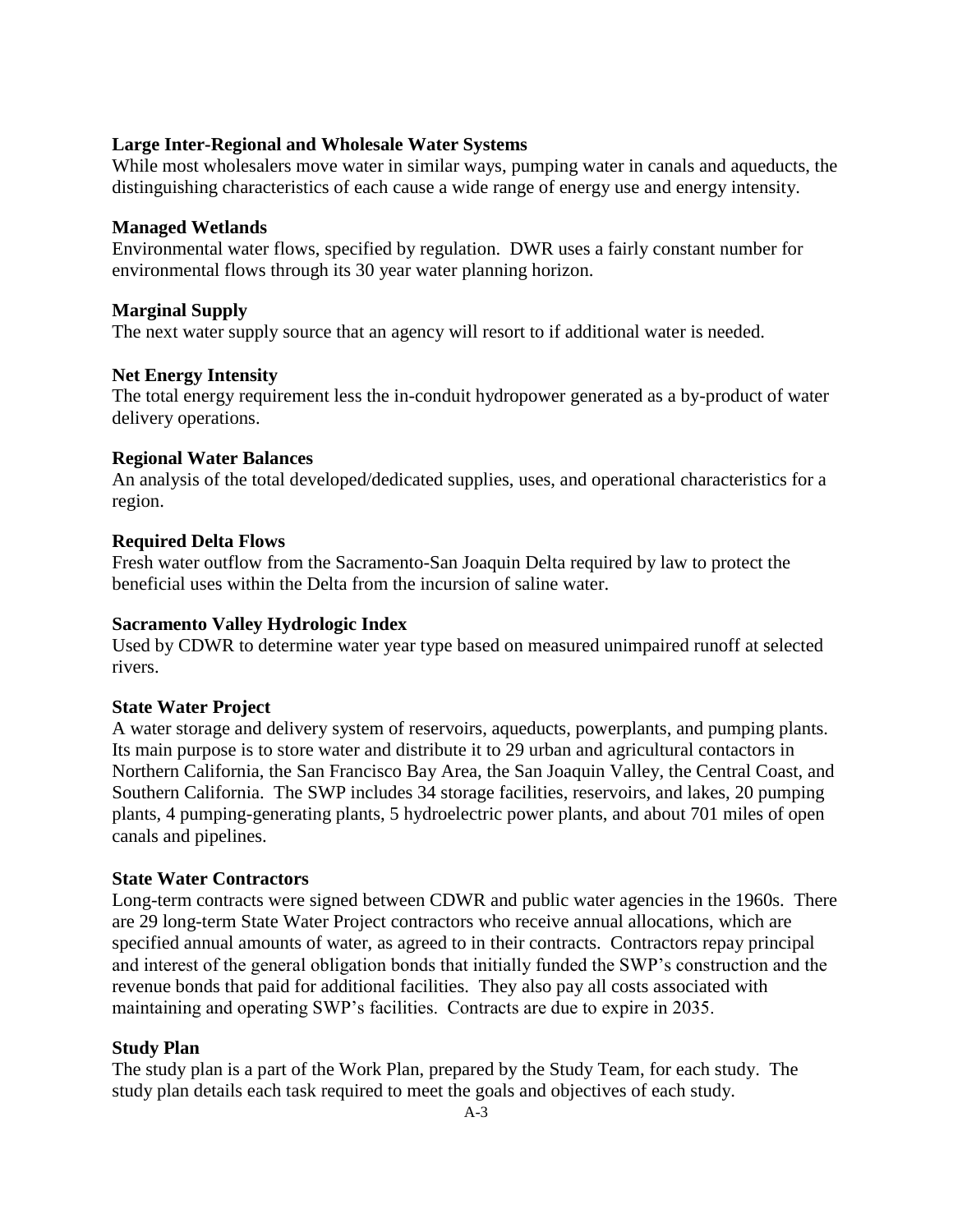## **Study Team**

The team of GEI Consultants, Inc. and Navigant Consulting, Inc

## **Technical Working Group**

A group of staff and consultants from CIEE and the CPUC formed to provide guidance in the conduct of the water-energy studies.

## **Turn Over**

Each facility's operations are guided by a unique set of operating protocols. Many reservoirs are not large enough to capture all of the available precipitation and runoff within its watershed and may "turn over" several times in any water year. This means that a reservoir may capture and transport more water in any water year than its actual capacity.

## **Uncontrolled Flows**

Water attributed to natural runoff.

## **Wanger Decision**

On May 25, 2007, Judge Oliver W. Wanger, United States District Judge issued a decision that restricts withdrawals from the Delta for the protection of the Delta smelt.

## **Water Banking**

Refers to the ability to store water supplies, or "bank" them, with another water agency that promises to return the banked water or suitable replacement water supplies when needed, or "called," by the owner of the water supplies.

#### **Water Demand Profile**

A water demand vs. time display for a particular region, agency, or end-user.

# **Water Supply**

A "water supply" is defined as water that is ready to be conveyed to a beneficial end use, can be cost-effectively treated to the quality needed to serve its intended end use(s) within existing technologies, and can be cost-effectively delivered and used.

#### **Water-Use Cycle**

The California Water System is comprised of a network of components that collect or create water supply, treat and convey water to and from California's end users, and treat and dispose of or recycle wastewater from end uses. The major components of the water-use cycle in the state of California are: supply, conveyance, treatment, distribution, wastewater treatment, and recycling.

## **Water Year**

A continuous 12-month period for which hydrologic records are compiled and summarized. Different agencies may use different calendar periods for their water years.